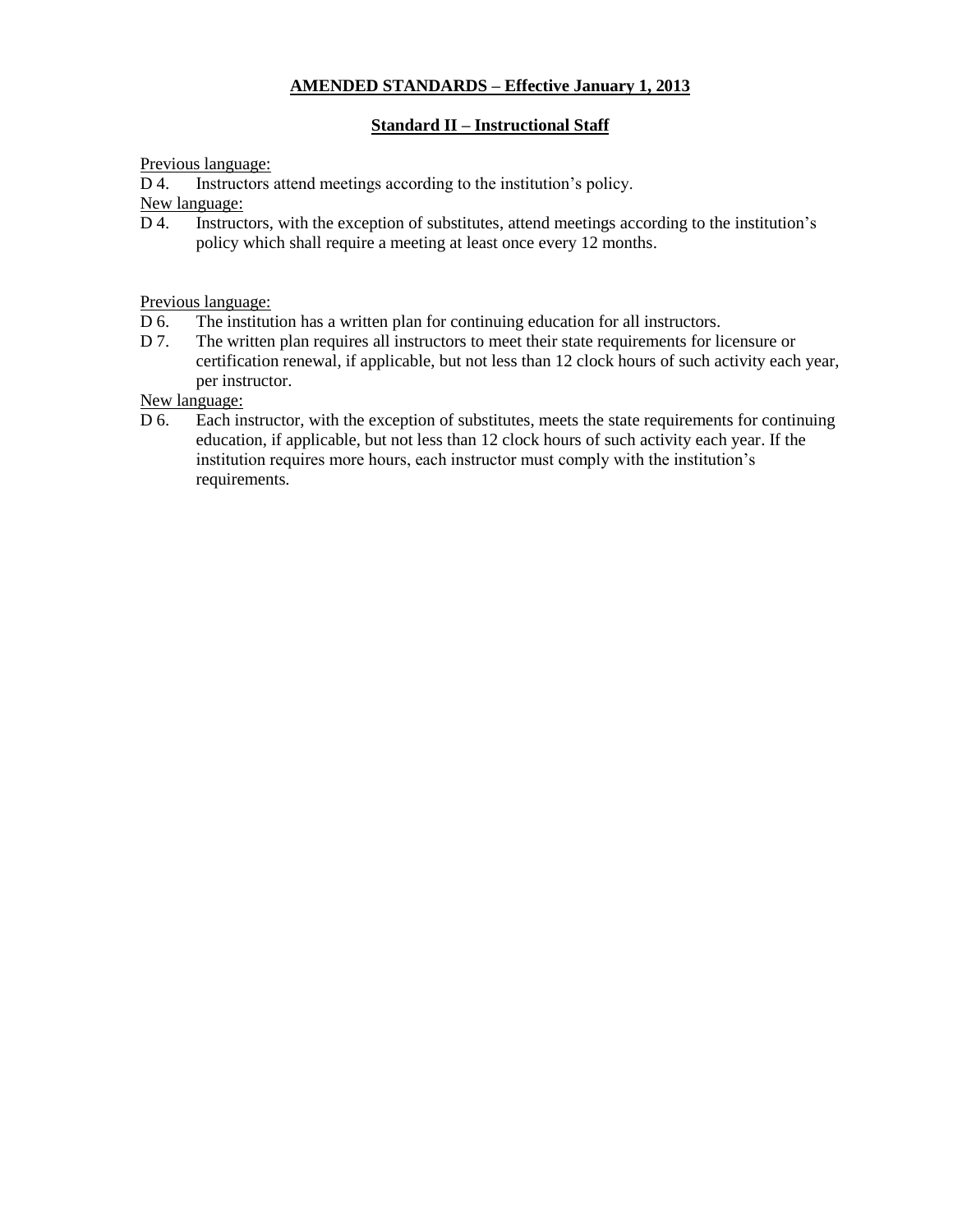### **Standard III – Administrative Services**

Previous language:

O 2. Appropriate licenses and certificates issued by state and/or other regulatory authorities are publicly displayed.

New language:<br>O 2. Approp

Appropriate licenses and certificates issued by state and/or other regulatory authorities are publicly displayed in accordance with state regulations.

Previous language:

D/O 9. Advertising for the institution is factual

D 8. Advertising conforms to the NACCAS *Policy on Advertising*.

New language:

D 8. Advertising conforms to the NACCAS *Policy on Advertising*. (Previous D/O 9 has been moved into the language within Policy III.02)

Previous language:

D 13. The institution complies with the Family Education Right to Privacy Act.

New language (and new Criterion #):

D 11. The institution requires written consent from the student or guardian before releasing any student information in response to a third party requests, other than a request by NACCAS, unless otherwise required by law.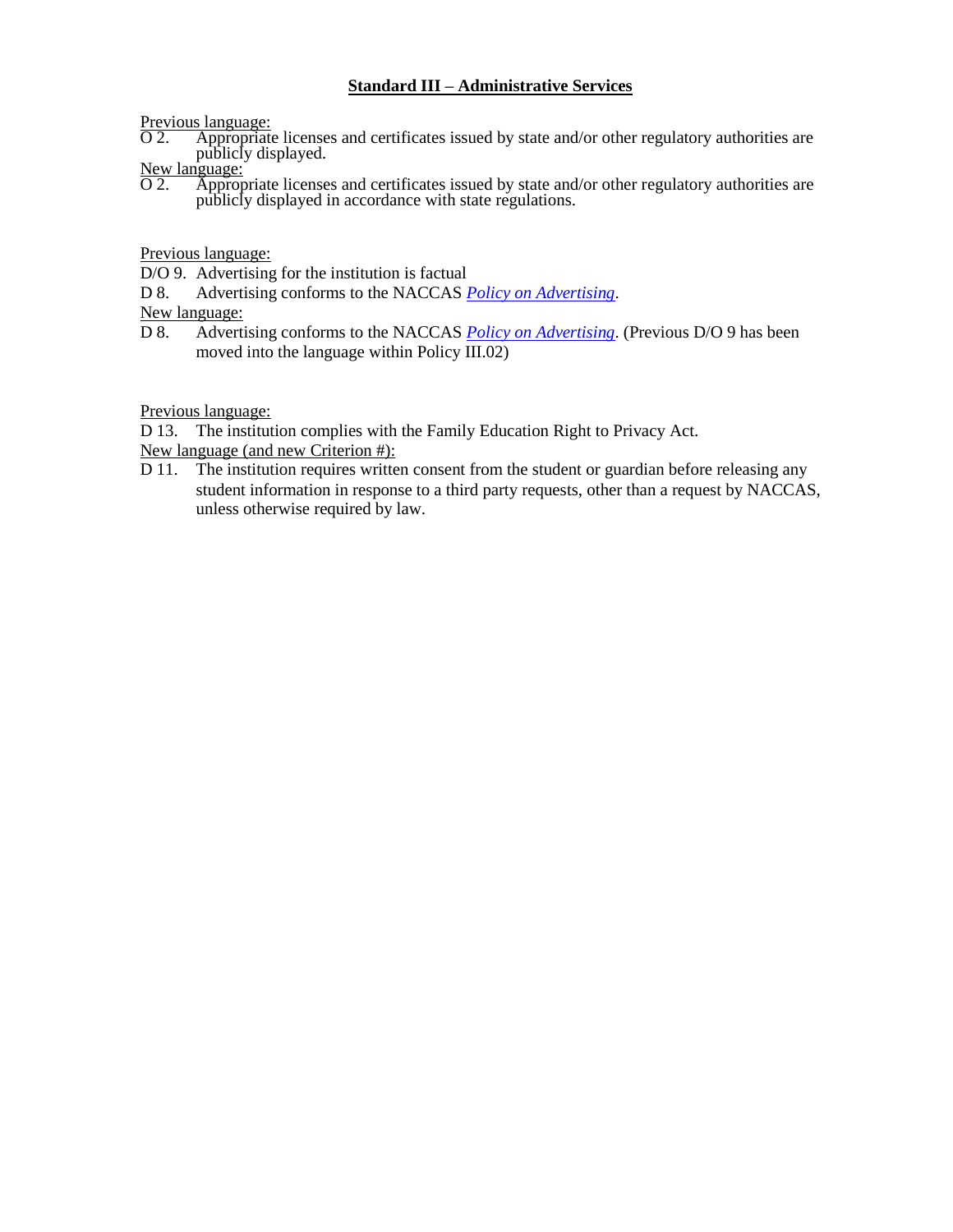### **Standard IV – Admissions Policies and Procedures**

New language:

D 11. If the institution has a leave of absence policy, it must be in compliance with the NACCAS Leave of Absence Policy. (This is a new criterion.)

Previous language:

D 12. The institution has a policy that clearly defines how training or education received at another institution is applied to the receiving institution's course or program requirements for graduation (including the possibility that no such transfer credit is granted).

New language (and new Criterion #):

D 13. The institution has a policy that clearly defines how training or education received at another institution is applied to the receiving institution's course or program requirements (including the possibility that no such transfer credit is granted).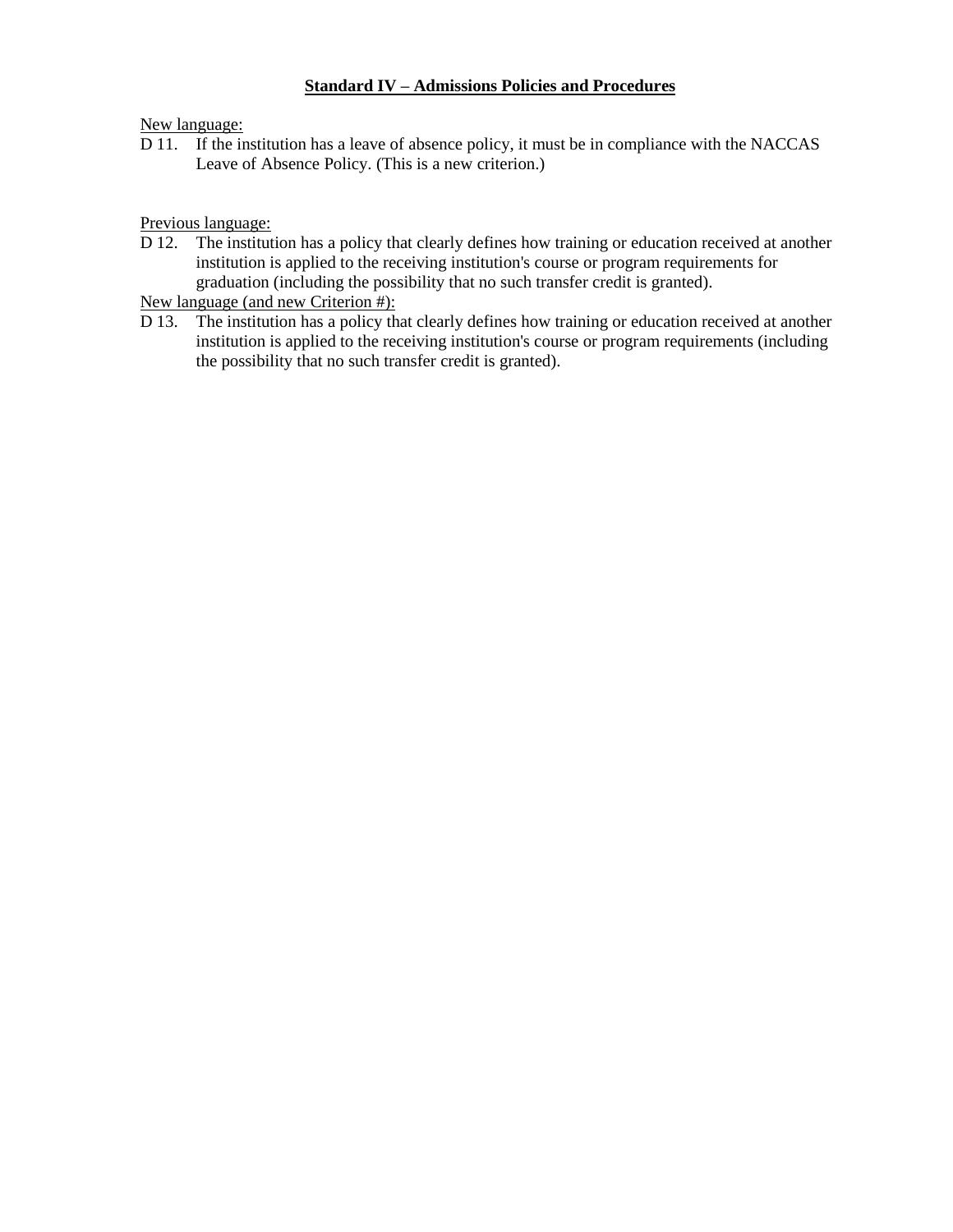# **Standard V – Student Support Services**

Previous language:

A 4. Referrals for professional assistance for students are made, as necessary.

New language:

A 4. Contact information for professional assistance is made available to students.

Previous language:

A 6. Information and advice on any available financial assistance is accessible to students. New language:

A 6. Information and advice on available financial assistance is accessible to students.